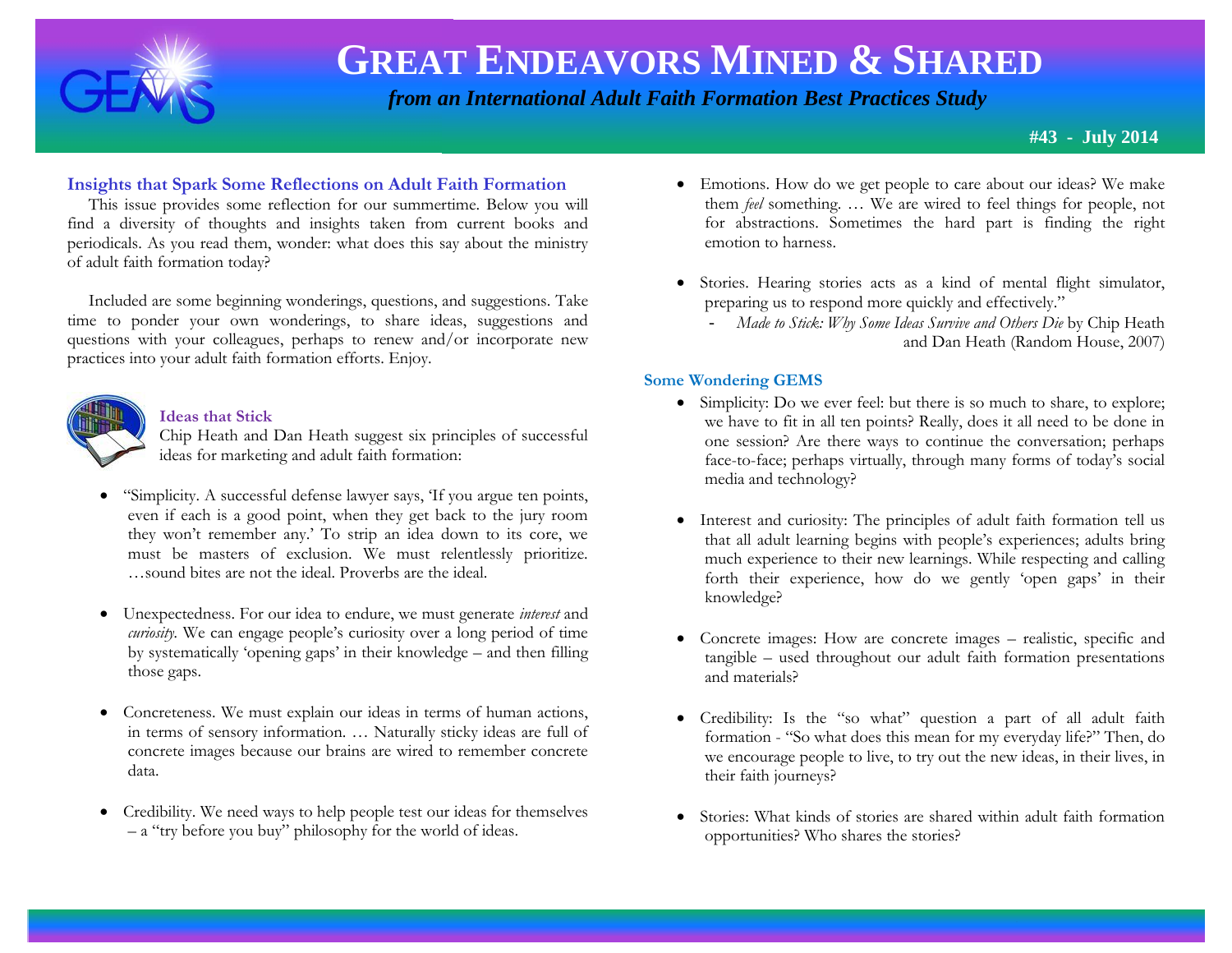

#### **Life's Many Endings and Exits**

 "I certainly believe the art of attending to, practicing, ritualizing, and developing a language for leave-taking in the most ordinary moments and setting augers well for taking on the more extraordinary exits the life is sure to serve up. …

 Our societal neglect of the rituals and purposes of exits is not only a puzzling contemporary phenomenon; it is also strange when we consider the history of our country – a history that has been primarily defined by leavetakings, departures, and journeys away from home. …

 How might we find ways of reframing our exits, giving them the attention and significance they are due? Are there steps to take, routines to be practiced, discerning questions to be posed to make our departures more bearable, revelatory, and generative? Are there rituals we might invent to light a clearer path toward the exit? Are there institutional arrangements and norms, ceremonial events, a new language and way of seeing that would encourage a different approach and attitude toward leave-takings?"

> - *Exit: The Endings that Set Us Free* by Sara Lawrence-Lightfoot (Sarah Crichton Books, 2012)

## **Some GEMS Suggestions**

- All research concerning adult faith formation indicates that people learn best, people grow in their faith, during the transition times of life. How do our parishes walk with people during endings and exits, for instance:
	- o Newly marrieds
	- o Parents for the first time
	- o New home
	- o Losing a job/beginning a new job
	- o Sandwich generation (still raising children-caring for aging parents)
	- o Empty nesters
	- o Retirement
	- o Changes in parish life
	- o The merging, closing or clustering of parishes
	- o Responding to people (family members, friends, parishioners) who have left the church
- $\bullet$  In addition to support groups and informational sessions, do we also incorporate and celebrate rituals for these beginnings, endings, exits?
- "…consider that history of our country a history that has been primarily defined by leave-takings, departures, and journeys away from home…" What about the history of our faith, the stories of our faith journey: Abraham, Sarah, and Hagar; Moses and the Israelite people; Mary and Joseph; the apostles….? How are their stories and witness of exits and endings connected to our stories throughout our various adult faith formation opportunities?



#### **Conversion and Metanoia**

 "It may seem as if religion is on a trajectory unstoppable change, but genuine spiritual change does not result from historical determinism. Spiritual awakening is not ultimately the

work of invisible cultural forces. Instead, it is the work of learning to see differently, of prayer, and of conversion. It is something people do. Awakening is the result of what New Testament writers referred to as *metanoia*, a change of perspective and outlook that moves human beings beyond chaos toward a new harmony with God and divine things. …

 Ancient Christians, such as the writer of the influential second century text, *The Shepherd of Hermas*, defined *metanoia* as "the great understanding" or the practice of discernment through which human beings move from darkness toward the light. …

 … *metanoia* is a "Great Turning" or a "Great (Re)Turning toward the divine intention of harmony, unity, peace, dignity, and joy for all creation.

 The new spiritual awakening rehearses paradise, the awareness of love's liberating and healing power. God is with us in this world. Awakening is, of course, something transcendent. But awakening is also something that individuals can choose to participate in, can ask others to join, can ignore, can reject, or can stop. When enough people experience *metanoia,* our sense of whose we are, what we are to do, and how we understand God changes."

- *Christianity After Religion* by Diana Butler Bass (HarperOne, 2012)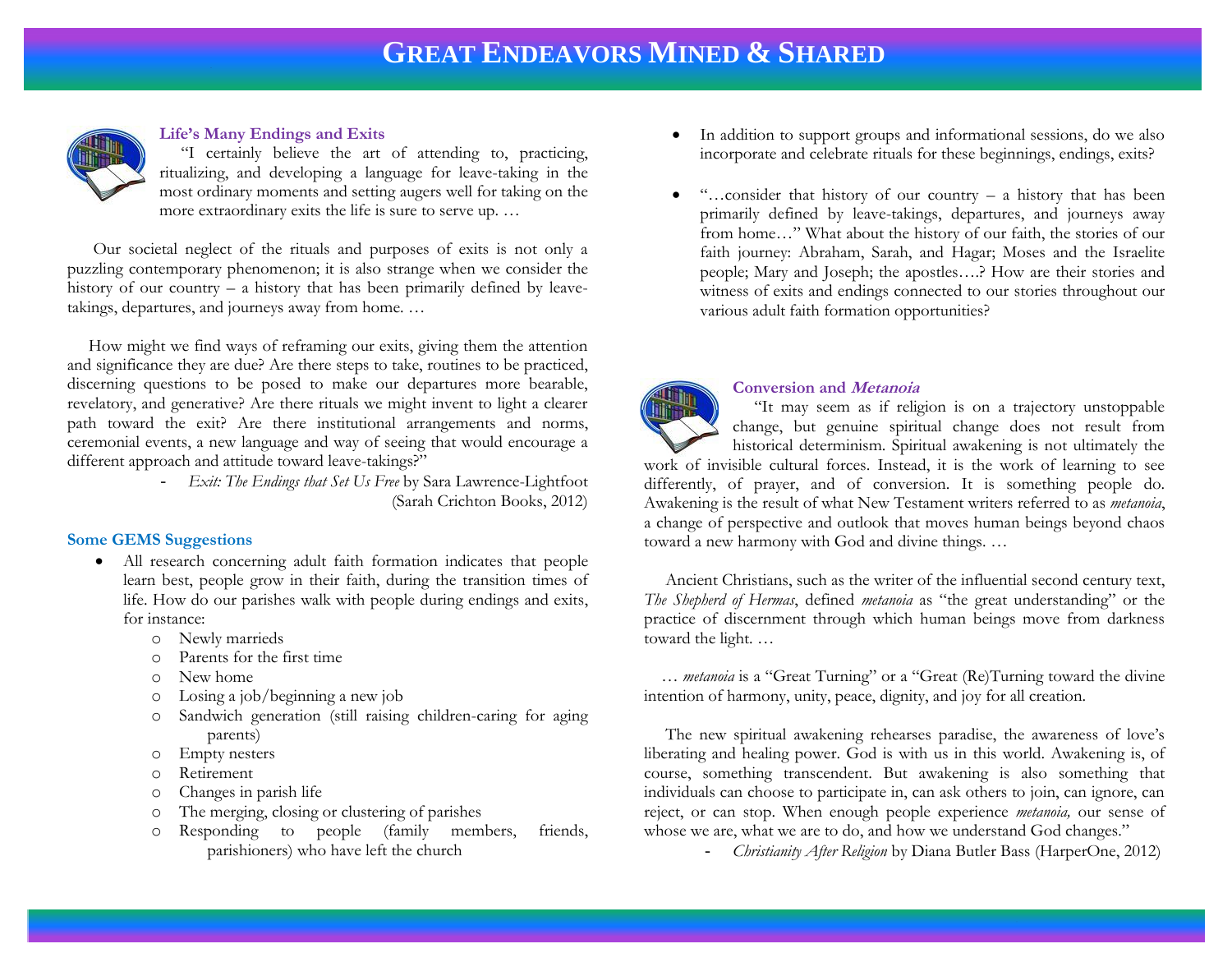# **Some Questioning GEMS**

- The purpose of learning is to see differently, the purpose of adult faith formation is to lead people to prayer, and to walk with them in the journey of conversion.
	- o Do our programs/offerings "tell" people how to see differently or do we provide times so they might experience it?
	- o How do we walk with people on the road to conversion? What practical steps/opportunities do we provide?
- "Individuals can choose to participate … can ignore, can reject, or can stop." How do we respond when people ignore, reject, or walk away?



# **The Power of Community**

 "The transition from 'me' to 'we' is deeply healing to ourselves and our surroundings. Americans have always looked for great wisdom in individual heroes, and we've been

disappointed when those heroes are all too human. But wisdom is not an individual characteristic; rather, it emerges from conversations between people about what is most important in their lives. In this sense, whenever we join with others to approach our situation honestly, we begin to create wisdom for our community.

 Nebraskan Leo Kovar invented the phrase 'the whoosh factor' to describe the momentum and creativity that his writing group inspired in its members. 'Whoosh' suggests that when people come together, they can accomplish more than they can by individual actions. With this transformation from 'me' to 'we,' the wind picks up, the sails fill, and the boat is off."

> - *The Green Boat: Reviving Ourselves in Our Capsized Culture*  by Mary Pipher (Riverhead Books, 2013)

# **Some Wondering GEMS**

- How do we help people develop and use their talents for the common good?
- When we invite them to tell their stories, do we invite them to tell stories of their experiences of "we" rather than "me?"
- "…conversations between people about what is most important in their lives": how do all of our adult faith formation efforts provide time for sacred conversations among people?
- "With this transformation from 'me' to 'we,' the wind picks up, the sails fill, and the boat is off." What if this was retranslated: "With this transformation from 'me' to 'we,' the SPIRIT picks up, the sails fill, and the boat is off."
	- o What happens what could happen when all our efforts enable transformation to "we;" when we let the Spirit pick up and work?



# **Golden Nuggets from You**

"I was forwarded **[GEMS](http://www.janetschaeffler.com/GEMS__29.pdf)** #29 and found it very interesting. We are going to be remodeling our church [\(Immaculate](http://icelmhurst.org/site/cpage.asp?cpage_id=180026326&sec_id=180009300)  [Conception Parish](http://icelmhurst.org/site/cpage.asp?cpage_id=180026326&sec_id=180009300) in Elmhurst, IL) this summer so the evening of reflection might work VERY well for us as a way to introduce our 'NEW' church to our Liturgical Ministers.

On the last page, I saw this paragraph. 'Two Wondering **GEMS:**

- Is there a way this offering could be done as a virtual experience? Is it possible?
- When you think outside the box, what possibilities come to you?

Send your thoughts to [jschaeffler@adriandominicans.org](mailto:jschaeffler@adriandominicans.org) so that the suggestions can be shared with all of us.'